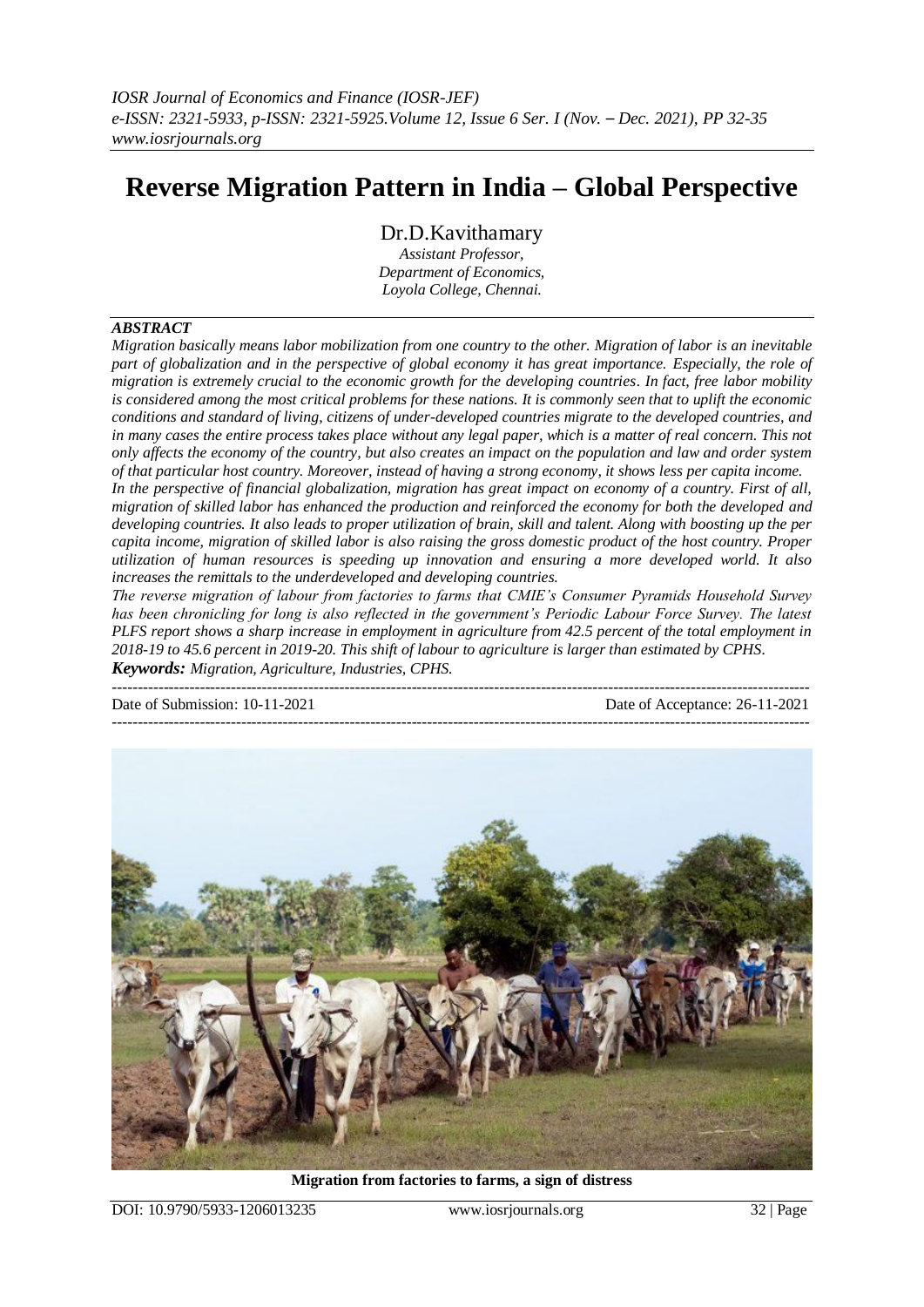The reverse migration of labour from factories to farms that CMIE's Consumer Pyramids Household Survey has been chronicling for long is also reflected in the government's Periodic Labour Force Survey. The latest PLFS report shows a sharp increase in employment in agriculture from 42.5 percent of the total employment in 2018-19 to 45.6 percent in 2019-20. This shift of labour to agriculture is larger than estimated by CPHS.

Such a large shift of labour in favour of agriculture cannot be voluntary. It is a sign of distress in the labour market where non-agricultural sectors are unable to provide employment and labour is forced to shift to agriculture. The forced or at least involuntary nature of this migration is evident from the wages data provided by the PLFS. Salaried jobs provide wages of the order of Rs.16,780 per month. Self-employment provides wages of the order of Rs.10,454 per month. These translate into wage rates of Rs.558 per day and Rs.349 per day, respectively. In comparison casual labour which is the type of employment provided by agriculture yields much lower wages of the order of Rs.291 per day. Labour would not voluntarily shift to this lowest wagerate sector unless it had no better option.

Agriculture provides a low wage safety net for labour during times of distress in India. In fiscal 2019-20, real GDP growth declined to 4 percent. This was the lowest growth rate since the global financial crisis more than a decade earlier in 2008. PLFS estimates are for a 12-month period from July 2019 through June 2020. It therefore includes the period when India suffered the first Covid-19 wave around April-June 2020. The sharp fall in growth before the pandemic and then the pandemic induced lockdown could have squeezed labour out of non-farm jobs who then had no option but to fall back on agriculture. Arguably, this safety-net provided by agriculture reduces the political pressure that widespread loss of jobs could have created if such a large contingency destination in the farmlands were not to exist.

The biggest increase in employment in 2019-20 was in agriculture and within agriculture the increase was largely among women. Nearly 60 percent of all employed women were engaged in agriculture. This shows the domination of poor quality of employment that women get in India.

The PLFS estimate of 45.6 percent of the working population being employed in agriculture is much higher than CPHS's estimate of 38 percent in 2019-20. This is partly because the PLFS definition of employment is highly relaxed. The readily available PLFS estimates on distribution of the workforce by industry is based on the Usual Status definition which effectively considers a person to be employed during a year even if the person were to be employed only for a month during the year. Such a presentation by Current Weekly Status, which is less relaxed, is not readily available.

The definition of employment in CPHS is far more stringent. Even CPHS has recorded a steady increase in the share of agriculture in total employment from 35.3 percent in 2017-18 to 36.1 percent in 2018-19 and then to 38 percent in 2019-20. Thus, while PLFS records a 3.1 percentage point increase in labour into agriculture, CPHS estimates a much smaller increase of 1.9 percentage points. To ensure comparability, CPHS estimates presented here also refer to the July-June year.

The rise in share of agriculture in employment raises a question on the sectors that are losing employment. According to the PLFS, the losers are manufacturing, construction and transport, storage and communication. The share of manufacturing in total employment fell from 12.1 percent to 11.2 percent. Of all the specific sectors for which PLFS provides data, the manufacturing sector saw the biggest fall (0.9 percentage points). The next largest loser is construction (0.5 percentage points). And then it is transport, storage and communication (0.3 percentage points). These three account for a little over half of the increase in the share of employment in agriculture. The rest is mostly accounted for by others.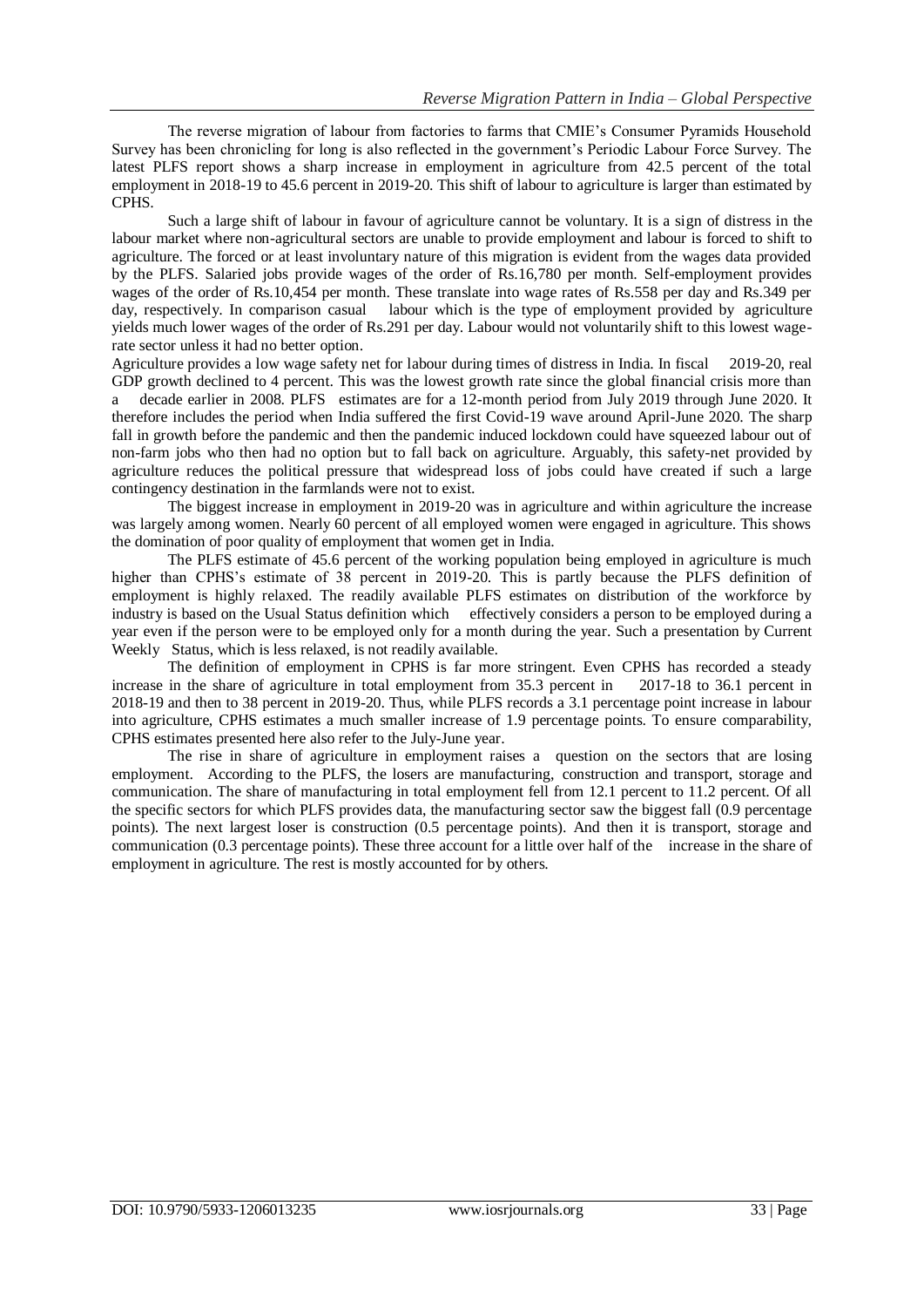

It can be conjectured from the above that large parts of employment from the relatively unorganised construction sector and the unorganised manufacturing sector moved into agriculture. We estimate that nearly 60 percent of the employment in manufacturing industries is in the unorganised sector. It is labour from here that migrated into agriculture.

We know anecdotally that the manufacturing sector and the construction sectors waited for the migrant workers to return to resume work. But, 2020-21 (July to June) panned out differently. This period saw the second wave of Covid-19. India reacted differently to the second wave. CMIE's CPHS tells us that 2020-21 saw a continuation of the reverse migration to agriculture. The share of agriculture in total employment jumped to 39.4 percent in the year from 38 percent in 2019-20. More importantly, the share of manufacturing dropped sharply from 9.4 percent to 7.3 percent. But, construction has recovered. Its share in total employment which had fallen from 15.4 percent in 2018-19 to 13.5 percent in 2019-20, shot up to 15.9 percent in 2020-21.

Apparently, government efforts to boost manufacturing through production linked incentives or liquidity support to medium and small-scale enterprises have not been effective in stemming the decline of manufacturing in India.

Globalization, or more precisely financial globalization has revolutionized the global economy. It has not just expanded employment opportunities in the international level, but also opened the door of free mobilization of both the skilled and unskilled labor. Here comes the role of migration. Plenty of new job opportunities are being generated every new day in the developed countries for their technological advancements, and for growing industrialization. And the developing countries are mostly catering to the needs for skilled labor of these developed countries.

## **Developing Countries and Role of Migration**

Migration basically means labor mobilization from one country to the other. Migration of labor is an inevitable part of globalization and in the perspective of global economy it has great importance. Especially, the role of migration is extremely crucial to the economic growth for the developing countries. In fact, free labor mobility is considered among the most critical problems for these nations. It is commonly seen that to uplift the economic conditions and standard of living, citizens of under-developed countries migrate to the developed countries, and in many cases the entire process takes place without any legal paper, which is a matter of real concern. This not only affects the economy of the country, but also creates an impact on the population and law and order system of that particular host country. Moreover, instead of having a strong economy, it shows less per capita income.